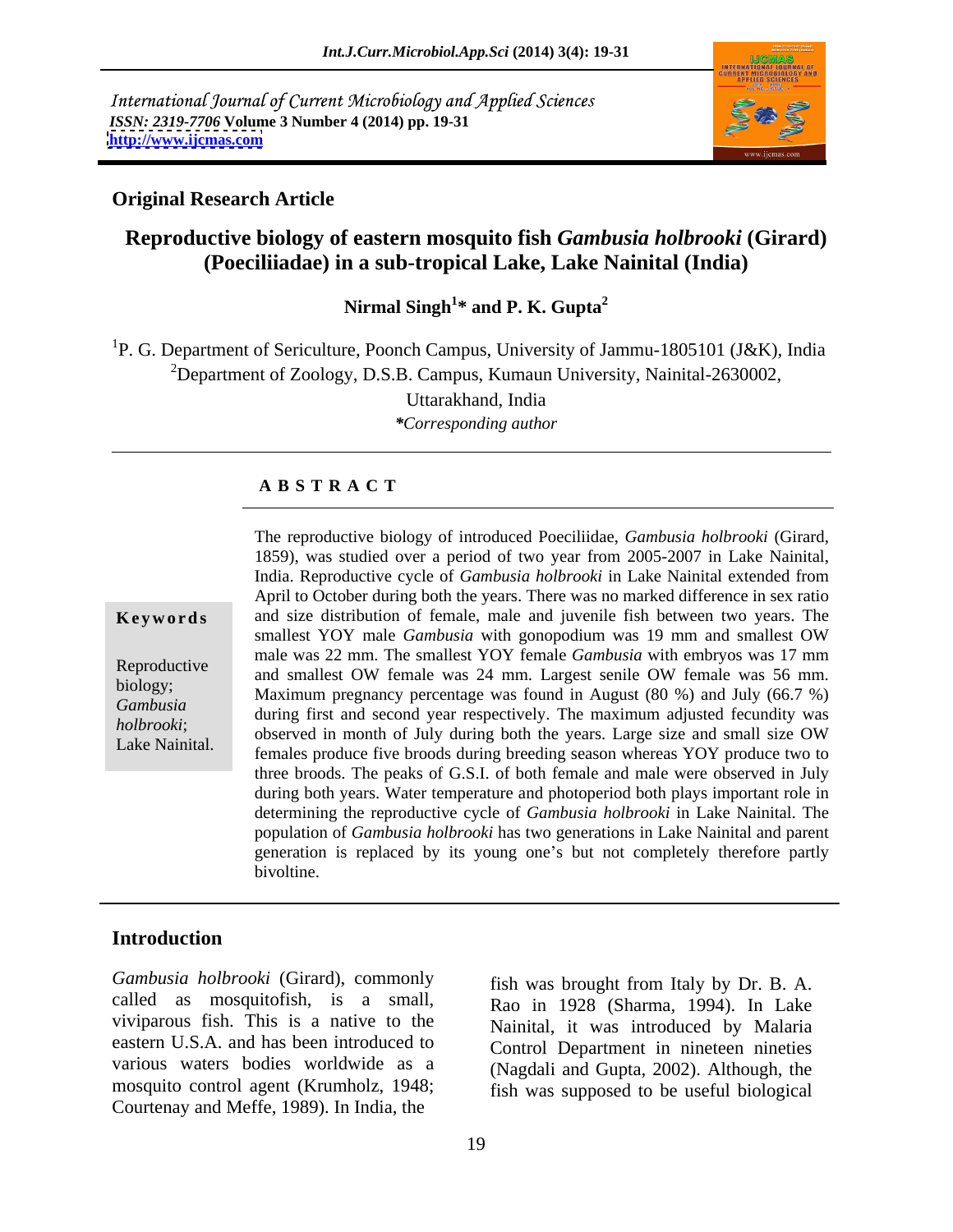impacts on aquatic biodiversity (Milton preserved in 4% formalin in wide mouth encourage the growth of mosquito larvae competitor of mosquito larvae (Blaustein the fish smaller than 15 mm could not be Sawara, 1974), the comprehensive studies information on life history characteristics and reproductive properties of *Gambusia* in Lake Nainital.

Lake Nainital is one of the National Lakes level  $(29^{\degree}24'$  N latitude and  $79^{\degree}28'$  E

selected sites (Fig.1) in Lake Nainital with

agent in the past (Wilson, 1960). Recent the help of long handle hand net of 1mm studied have indicated the negative mesh size. The captured fish were and Arthington, 1983; Arthington and plastic jars and brought to the laboratory Lloyd, 1989; Rupp, 1996; Howe et al., for analysis. The Standard length (S.L.) of 1997; Ivantsaff and Aran, 1999; Komak all fish was determined using graph paper. and Crossland, 2000, Hammer et al. 2002; All measurements referred in the text were Ling, 2004; Pyke, 2008; Segev et al., standard lengths. Males and females were 2009; Stanback, 2010; Buttermore et al., identified and separated on thebasis of 2011). In some studies it has also been sexual dimorphism. Mosquitofish were found that the fish may indirectly categorized as males if they possessed any by feeding on cladocerans, which were they possessed rounded anal fin. Sexes of and Karban, 1990). Although several determined, therefore, they were regarded extensive studies on the reproductive as juveniles. Females were considered biology of *Gambusia* have been made in gravid if they possessed developing ova natural (Krumholz, 1948) and introduced and as pregnant if they possessed eyed areas in abroad (Brown and Fox, 1966; embryos (Haynes and Cashner, 1995). Sex on reproductive biology of this fish, has female per male, based on above not been carried out in India. The aim of present study was thereby to provide Length frequency histograms were plotted preserved in 4% formalin in wide mouth evidence of a gonopodium, as females if the fish smaller than 15 mm could not be ratios were calculated as the number of mentioned sex determination criteria. as 4 mm size classes for female, male and juvenile's fish.

**Study area** and the same state of the same of the same of the same of the same of the same of the same of the same of the same of the same of the same of the same of the same of the same of the same of the same of the sam of India. It is situated at 1937m above sea using an Anamed Electronic balance.  $^{\circ}$ 24' N latitude and  $79^{\circ}28'$  E Embryos from each female were allocated 28' E Embryos from each female were allocated longitude) and is a subtropical water body. to a developmental stage following Milton Based on thermal criteria, it is a warm and Arthington (1983) and counted. To monomictic lake undergoing circulation collect different developmental stages during winter months. The surface water during the study period frequency of temperatures range from  $9^\circ$  C in winter to sampling was increased (weekly) in the above 24°C in summer. The surface area months of May, June, July and August. of the lake is 48h, mean depth 16.2m, The gonadosomatic index, GSI, was shoreline development 1.20, and calculated by expressing the ratio of gonad Catchment area,  $3.96 \text{ km}^2$ . weight to total wet weight as a percentage. Each whole fish was weighed and the gonads removed from the body cavity and weighted to give the wet weight  $(\pm 10mg)$ and Arthington (1983) and counted. To

**Materials and Methods Adjusted fecundity (AF)**, size at maturity **Sampling and Data collection** fishes, female reproductive life spans and fishes are reproductive life spans and Fish were collected fortnightly from three the fish was determined following Haynes for both YOY and OW male and female the length of the reproductive season of the fish was determined following Haynes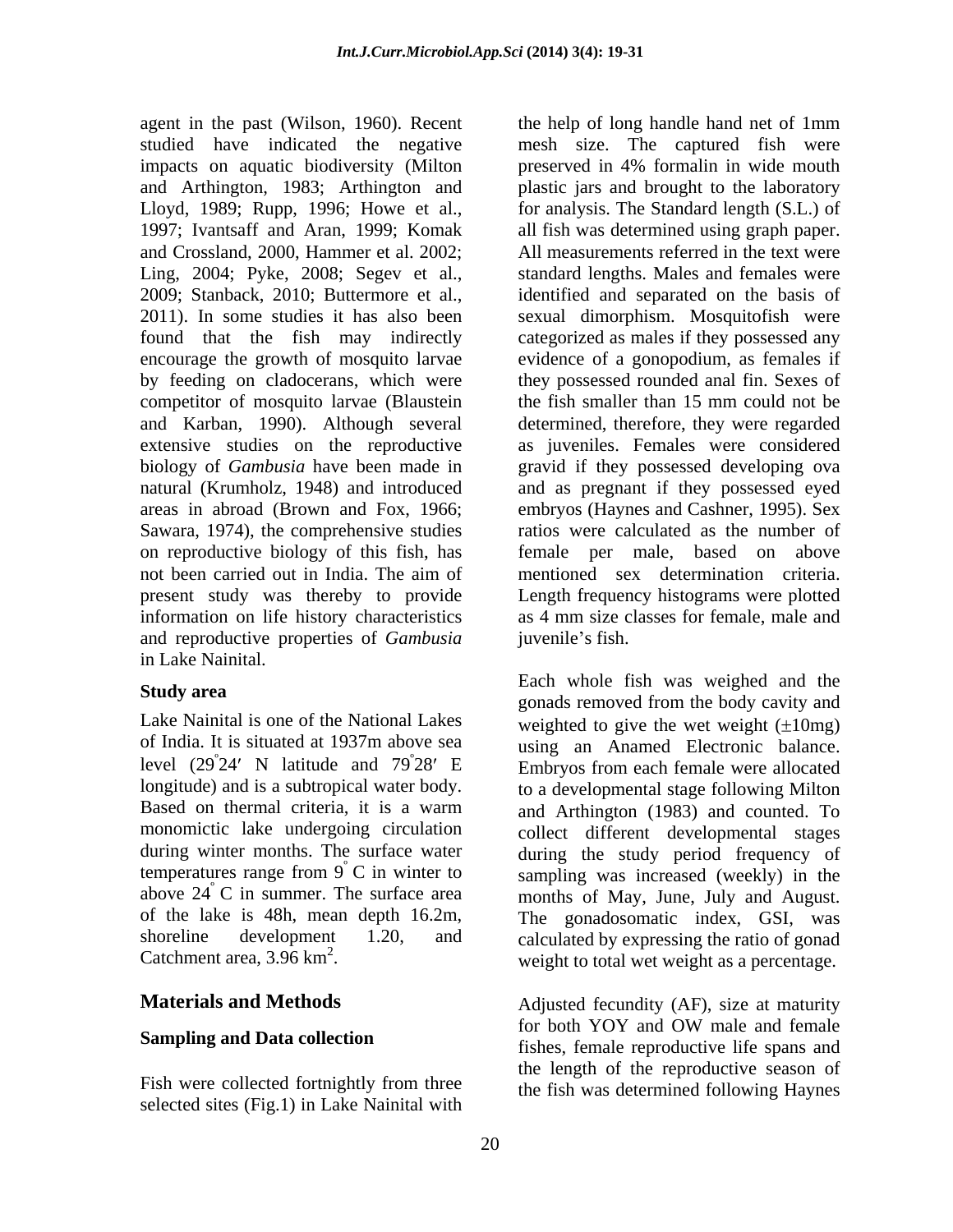and Cashner, 1995. Surface water dominated in January and February. The temperature of Lake was recorded directly small size fish of January and February by using a multiparameter YSI 600 XL gradually increased in size from March probe with display system and data of onwards and gained maturity in April. photoperiod was provided by the Again small females dominated the Aryabhatta Research Institute of samples in August. These were borne in Observational-Sciences (ARIES), Nainital.

Monthly data were presented in all the analyses (mean of three selected sites + fortnight mean). Student's test (t-test) was used to determine the significance of Large sized males dominated most of the difference in G.S.I. values between time during the two-years study. Small months. A Chi-square goodness of fit test sized males dominated in the month of showed deviations of sex ratio from 1:1. August during first year and in the month All analyses were performed using of February and August during second Microsoft Excel Programme (Window s year (Fig. 3). Juveniles were present XP Professional). during June to October in both years,

### **Sex ratio**

*Gambusia* is shown in Table 1. The sex (July) during first year while it ranged<br>  $\frac{1:1.1 \times 1}{1:1}$  However, in our winter catch most of the<br>  $\frac{1:1.1 \times 1}{1:1}$  However, in our winter catch most of the from 1:1.1(March, May, August) to 1:2.7 (October) during the next year (Table 1). The sex ratio for the pooled monthly observations was highly significant senile OW female was of 56 mm  $(p<0.01)$  during first year with 1.5 female per male and but not significant during second year with 1.09 female per male

Length frequency distribution histograms of females showed almost similar pattern during both years therefore only one year data is shown here (Fig. 2). OW males were found in February and

September to December while small sized

gradually increased in size from March **June.** 

**Data presentation and statistics** The length frequency distribution The length frequency distribution histograms of males (Fig. 3 ) and juvenile (Fig. 4) also showed similar pattern during both years.

**Results and Discussion January of the first year and January and** however, they were also collected in February of the second year (Fig. 4).

The monthly variation in the sex ratio of was found to be 17 mm (June, 2006-07)<br> *Gambusia* is shown in Table 1. The sex and smallest mature OW female was ratio varied from 1:1 (January) to 1:5.1 found to be 24 mm (April, 2006-07). The smallest size of mature YOY female was found to be 17 mm (June, 2006-07) and smallest mature OW female was found to be 24 mm (April, 2006-07). However, in our winter catch most of the large OW females were found with degenerated ovary and could be regarded as senile females (Fig. 2). The largest senile OW female was of 56 mm (December, 2005-06) during the period of two years study.

**Size distribution** 19 mm and was found in August 2006. Large sized females dominated from immature at the length of 24 mm The smallest size mature YOY male was Smallest and largest OW males were found to be 22 mm (January of both years) and 30 mm (November and December of both year respectively). However, some OW males were found in February and March during both years which were still immature at the length of 24 mm (gonopodium still developing).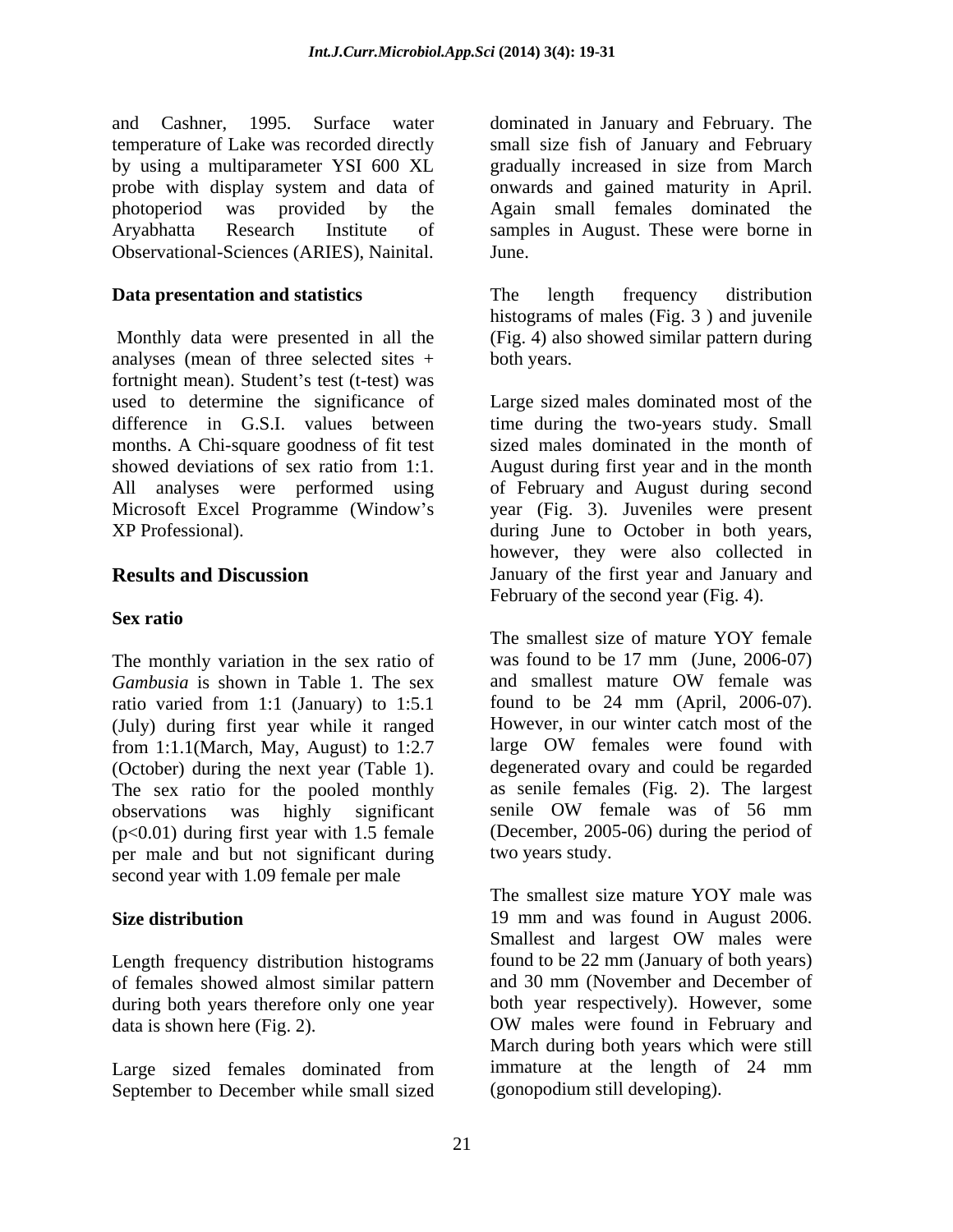It gradually declined from September to April during both years (Fig. 5). A sharp increase in pregnancy percentage was **Length/Weight relationship with** noticed thereafter till August. The maximum percentage of pregnancy was during first year and in July (66.7 %)

September to February and thereafter it from situation to situation. At the time of during both the years (Fig. 5). The change thereafter due to selective

minimum level in February. The values were markedly high from May to September and low from October to April span of males (Krumholz, 1948; both years. The G.S.I. of male fish showed

It followed almost similar trend during than females. Extreme temperature, both years i.e. why only one year data overcrowding, starvation (Krumholz,

**Pregnancy percentage** The Secret Secret Secret Secret Secret Secret Secret Secret Secret Secret Secret Secret Secret Secret Secret Secret Secret Secret Secret Secret Secret Secret Secret Secret Secret Secret Secret Secret 28 days as suggested by observations of embryonic developmental stages.

## **Length/Weight relationship with fecundity**

found in the month of August (80 %) There was a significant co-relation (r during the second year (Fig. 5). fecundity of the fish (Fig. 8). Also, the **Fecundity**  $\text{co-related (r = .0.57; p < 0.01.) (Fig. 8).}$  $=0.50$ ;  $p<0.01$ ) between the length and weight-fecundity data were significantly

Adjusted fecundity showed a decline from Sex ratio of any population may differ started increasing gradually till August birth the ratio may remain 1:1 but may maximum fecundity was found in July mortality or different habitat preference of during both the years (Fig. 5). The males or females (Fernandez-Delgado, **Gonadosomatic index (G.S.I.)** Rossomanno, 1997). In some studies The gonadosomatic index of female fish females due to heavy mortality of females. started to increase from March onwards The female's mortality was attributed to till July (Fig. 6). The values of G.S.I. their larger size, slower movement and remained high till September. Thereafter, better perceivability (Fernandez-Delgado it started to decrease and attained the and Rossomanno, 1997). However in some (Fig. 6). This trend was noticed during Fernandez-Delgado, 1989; Vargas and de trend similar to that of female (Fig. 6). Nainital, females dominated over males. **Stage of development of embryos** their shorter life span and (or) increased Seasonal variations in the proportions of During gut analysis it was found that food each embryonic development stages in *G.*  of males of *G. holbrooki* appeared to be *holbrooki* females was shown in Figures 7. more sensitive to environmental stress were presented here. Seasonal shifts in the 1948) and hypoxia (Cech et al. 1985) have developmental stages in *G.holbrooki* been found to be responsible for heavy suggested that 5 broods were produced mortality of males. Besides these, some each year. Reproductive cycle extended workers believe that males die to reduce from April to October during both the the competition with juveniles for food, asfrom situation to situation. At the time of change thereafter due to selective 1989; Fernandez-Delgado and males were found to dominate over investigations females have been found to dominate over males because of short life span of males (Krumholz, 1948; Sostoa, 1996). In our observation in Lake The males mortality could be attributed to competition with juveniles for food. than females. Extreme temperature, overcrowding, starvation (Krumholz,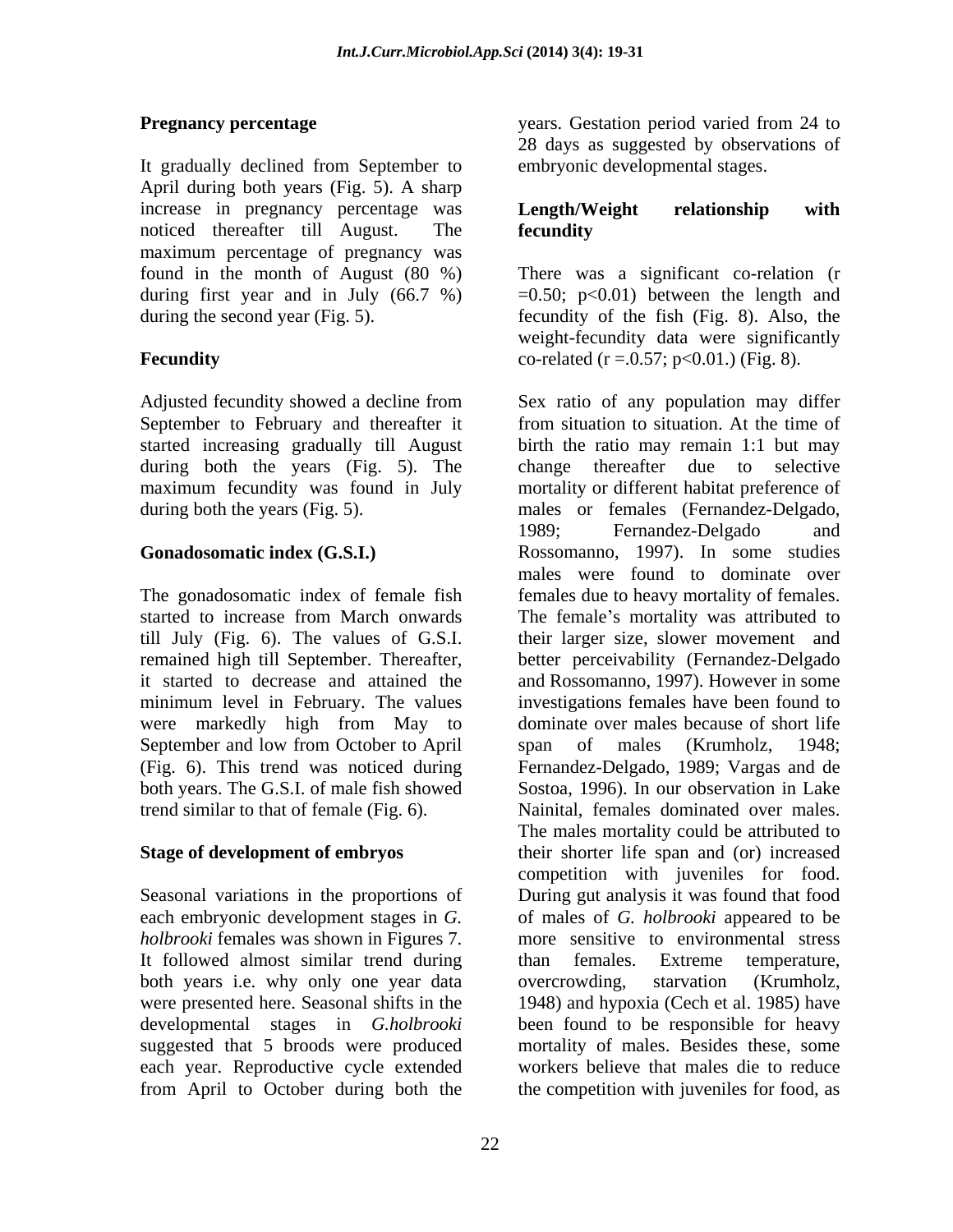females store sperms for a long time after stock of the next breeding season (2006they were inseminated (Krumholz, 1948) 07). Females of parent stock (2005-06), thus males were not required after the which gave birth to juveniles from June to females were inseminated. In our October, died after breeding season in observation also, female were harder than winter. Haynes and Cashner (1995) also male and dominated them most of the part of the study period (Table 1).

reproduction and reproductive season for female mosquito fish (Haynes and

In the present study, breeding period of *G. holbrooki* varied from April to October during both the years (Fig. 5 and Fig.6). It 06), grew at a very fast rate and attained maturity within two months at smaller sizes to take part in reproduction. YOY females after spawning two or three times broods over a single breeding season, with died in November and December (2005- older and larger females having more 06). Those, which survived, lived as large broods during the breeding season than overwintered females (OW) with younger females (Pyke, 2005). According degenerated ovaries (senile) during winter to Minckley (1973), a single female may and prepared themselves for participating produce upto about five broods in her in next breeding season in April (2006- lifetime. Six consecutive broods during 07). The YOY female born late in the one breeding season have been observed breeding season did not take part in reproduction and grew very slowly and Arthington, 1983), and the maximum survived as small overwintered females. observed number of broods per female per They attained maturity by April and season has been nine (Milton and constituted the major portion of parent

found similar results in their study.

Discrepancies exist in the literature for (1992) reported that adult males born early minimum standard length at first in the breeding season also matured Cashner, 1995). These results were exactly growth, achieving much larger sizes. Early similar to Barney and Anson (1921) in the reproductive season, males matured (natural population) as minimum S.L. at quickly so as to begin reproduction as first reproduction of OW female was 24 soon as possible; at the end of the season, mm and that of YOY was 17 mm. The larger sizes were advantageous to increase length of reproductive season, i.e. from the probability of overwintered survival. April to October, were consistent with Males that grow faster and mature at Haynes and Cashner (1995) (natural smaller sizes also make a trade-off: they population) and Krumholz (1948) were capable of reproducing sooner but do (introduced population) (Haynes and not live as long as larger, slower growing Cashner, 1995). males (Haynes and Cashner, 1995). In the released its first brood in the lake in the late in the breeding season did not take month of June (Fig.7). The YOY female part in reproduction. They attained larger born early in the breeding season (2005- size (Figs. 3) to overcome winter and Hubbs (1971) and Daniels and Felley rapidly at smaller sizes, while those born later in the summer exhibited slower soon as possible; at the end of the season, present study, YOY males matured quickly to participate in reproduction and died within the same season after fertilizing the females. YOY males born reproduce in next breeding season.

> *Gambusia* females may have multiple on a number of occasions (Milton and Arthington, 1983). Krumholz (1948) and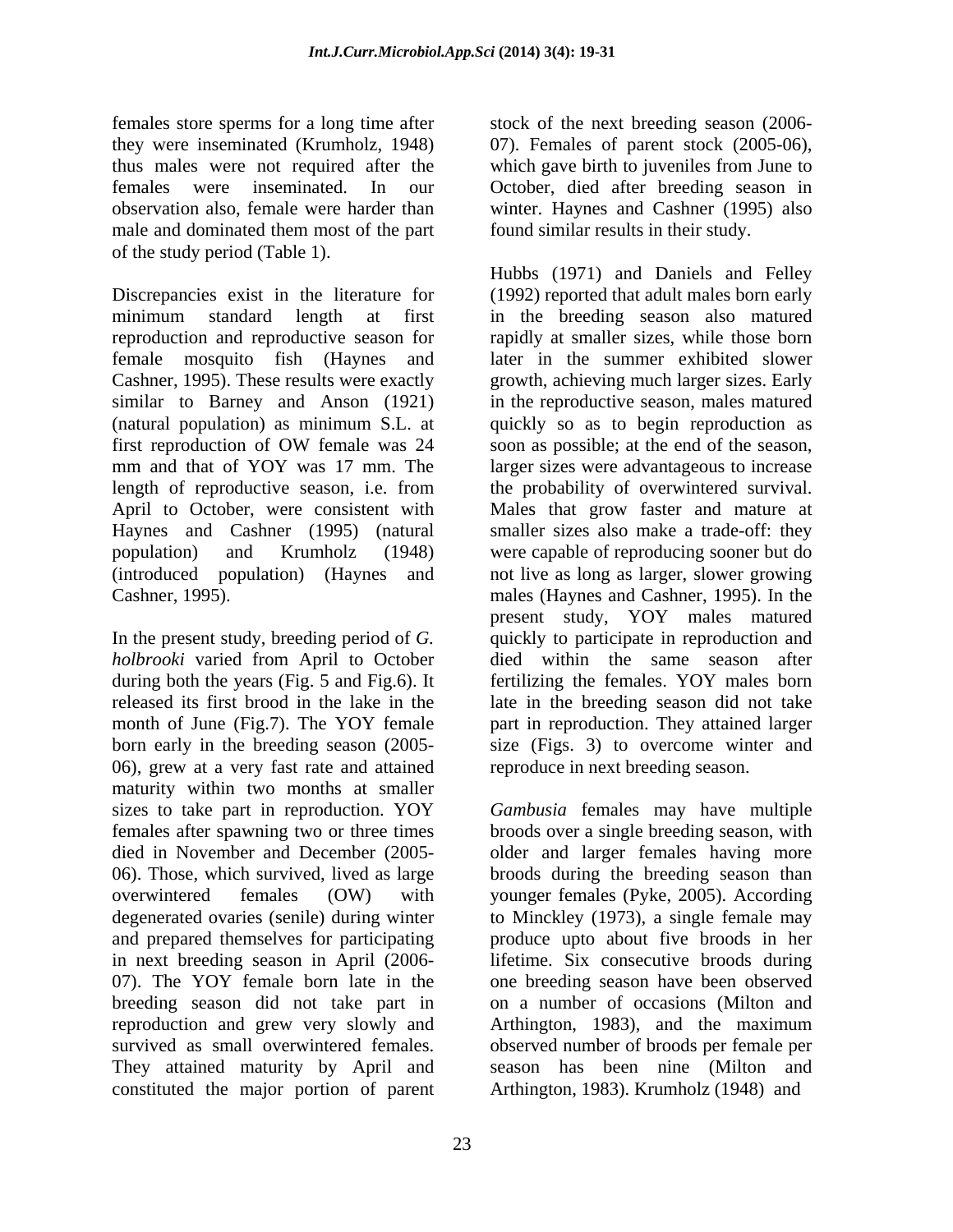

**Fig.1** Location of Lake Nainital (After Valdiya, 1988). Dots showing the three sampling sites

**Table.1** Monthly variation in sex ratio of *G. holbrooki* during 2005- 06 and 2006-07 in Lake Nainital

| <b>Months</b> | Male/Female | Chi-square calculated value |
|---------------|-------------|-----------------------------|
| Sep.,05       | 1:2.0       | 2.34                        |
| Oct.          | 1:1.6       | 0.68                        |
| Nov.          | 1.2 : 1     | 0.08                        |
| Dec.          | 1.6:1       | 0.08                        |
| Jan.,06       | 1:1         | 0.32                        |
| Feb.          | 1:1         | 0.12                        |
| Mar.          | 1:1.4       | 0.86                        |
| Apr.          | 1:1.8       | 2.12                        |
| May           | 1.1:1       | 0.32                        |
| Jun           | 1:2.1       | 2.90                        |
| Jul           | 1:5.1       | $8.00***$                   |
| Aug.,06       | 1:4.5       | $4.44*$                     |
| Yearly        | 1:1.5       | 8 92**                      |
| Sep.,06       | 1:2.2       | 1.80                        |
| Oct.          | 1:2.7       | 3.26                        |
| Nov.          | 1:2.0       | 1.07                        |
| Dec.          | 1.7:1       | 0.43                        |
| Jan.,07       | 1.3:1       | 0.20                        |
| Feb.          | 1.4:1       | 0.66                        |
| Mar.          | 1:1.1       | 0.40                        |
| Apr.          | 1.6:1       | 1.09                        |
| May           | 1:1.1       | 0.40                        |
| Jun           | 1:1.4       | 0.38                        |
| Jul           | 1:1.7       | 1.8                         |
| Aug.,07       | 1:1.1       | 0.40                        |
| Yearly        | 1:1.09      | 0.43                        |
|               |             |                             |

\*p<0.05; \*\*p<0.01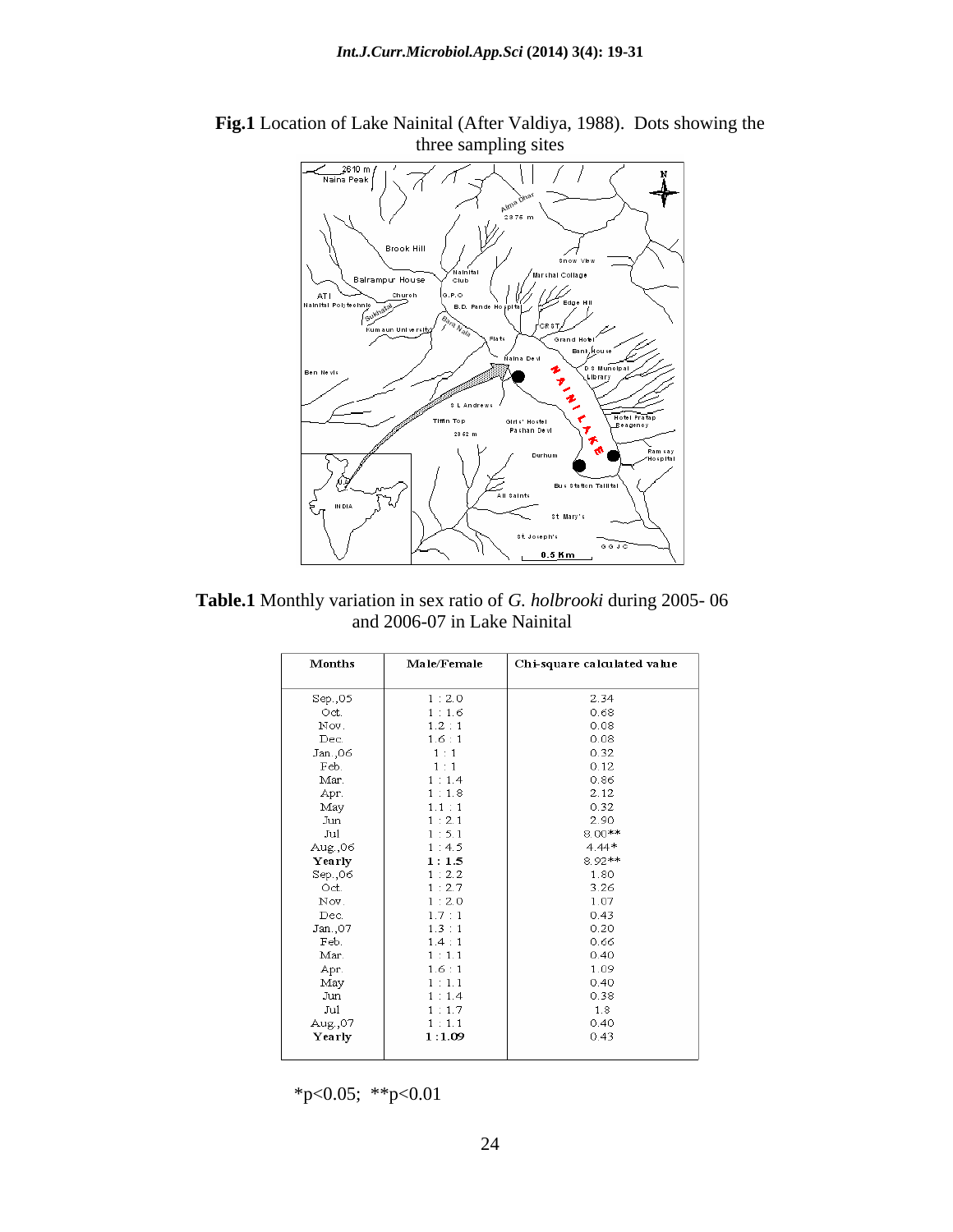

**Fig.2** Seasonal pattern of length-frequency distribution of female *Gambusia holbrooki* during 2005-06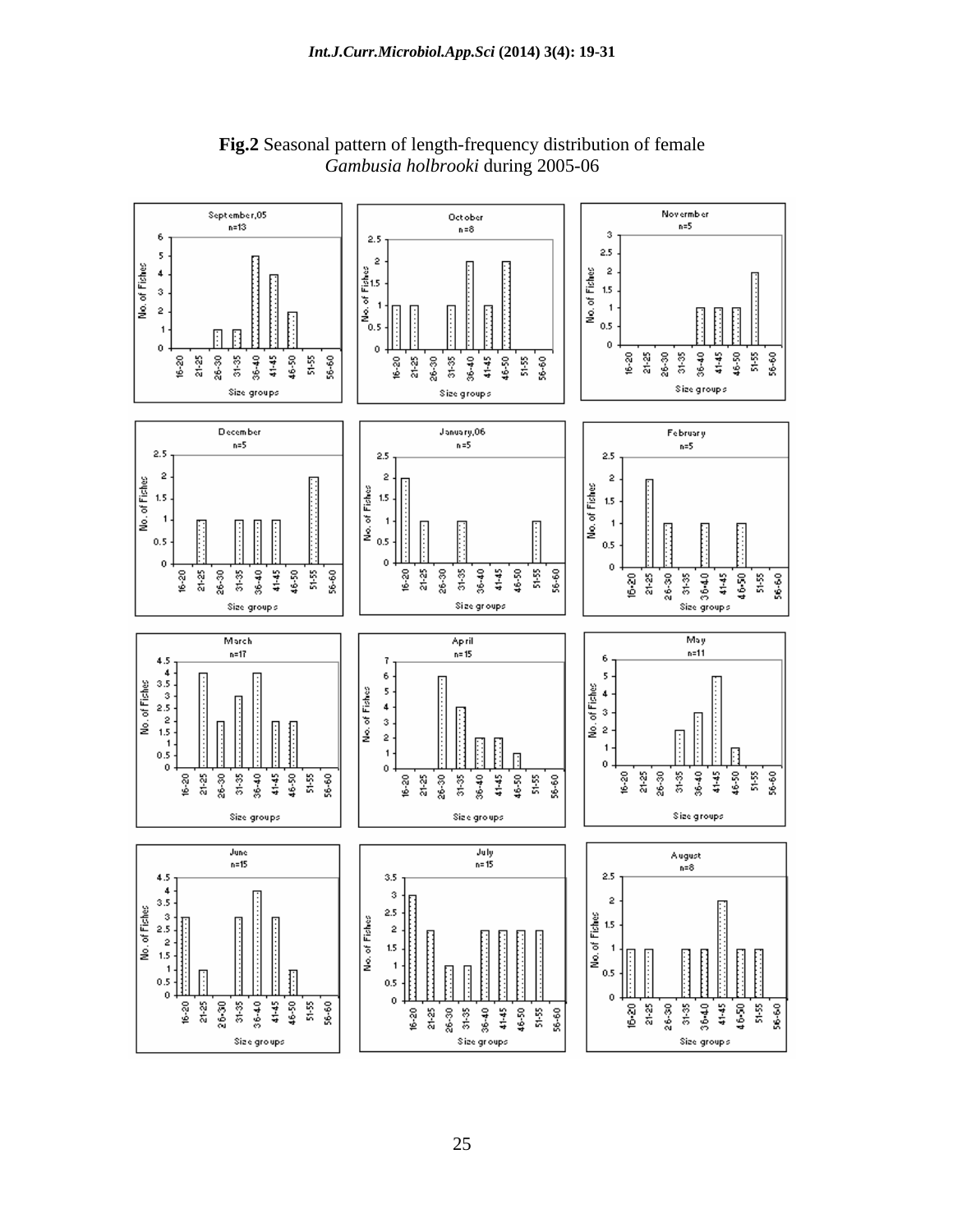**Fig.3** Seasonal pattern of length-frequency distribution of male *Gambusia holbrooki*  during 2005-06 and 2006-07



**Fig.4** Seasonal pattern of length-frequency distribution of juvenile *Gambusia holbrooki*  during 2005-06 and 2006-07



**Fig.5** Seasonal variation in pregnancy percentage and adjusted fecundity of female *G. holbrooki*during 2005-06 and 2006-07.Vertical bars represent mean ± standard deviation

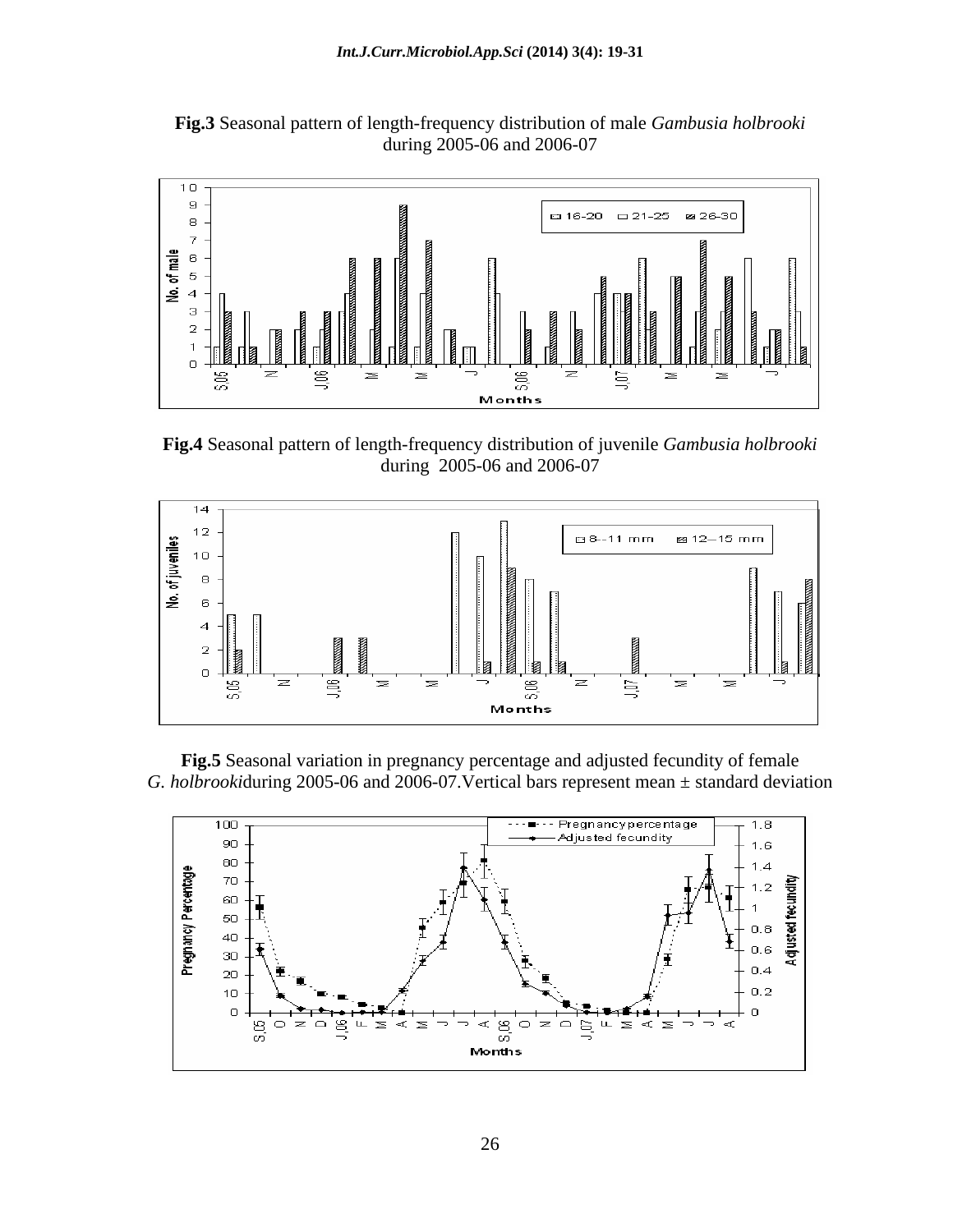**Fig.6** Seasonal variation in gonadosomatic index (GSI) of female and male *G. holbrooki*  during 2005-06 and 2006-07. Vertical bars represent mean  $\pm$  standard deviation



**Fig.7** Seasonal changes in numbers of female fish bearing embryos in each embryonic development stage during 2005-06 N. A. (Not available)

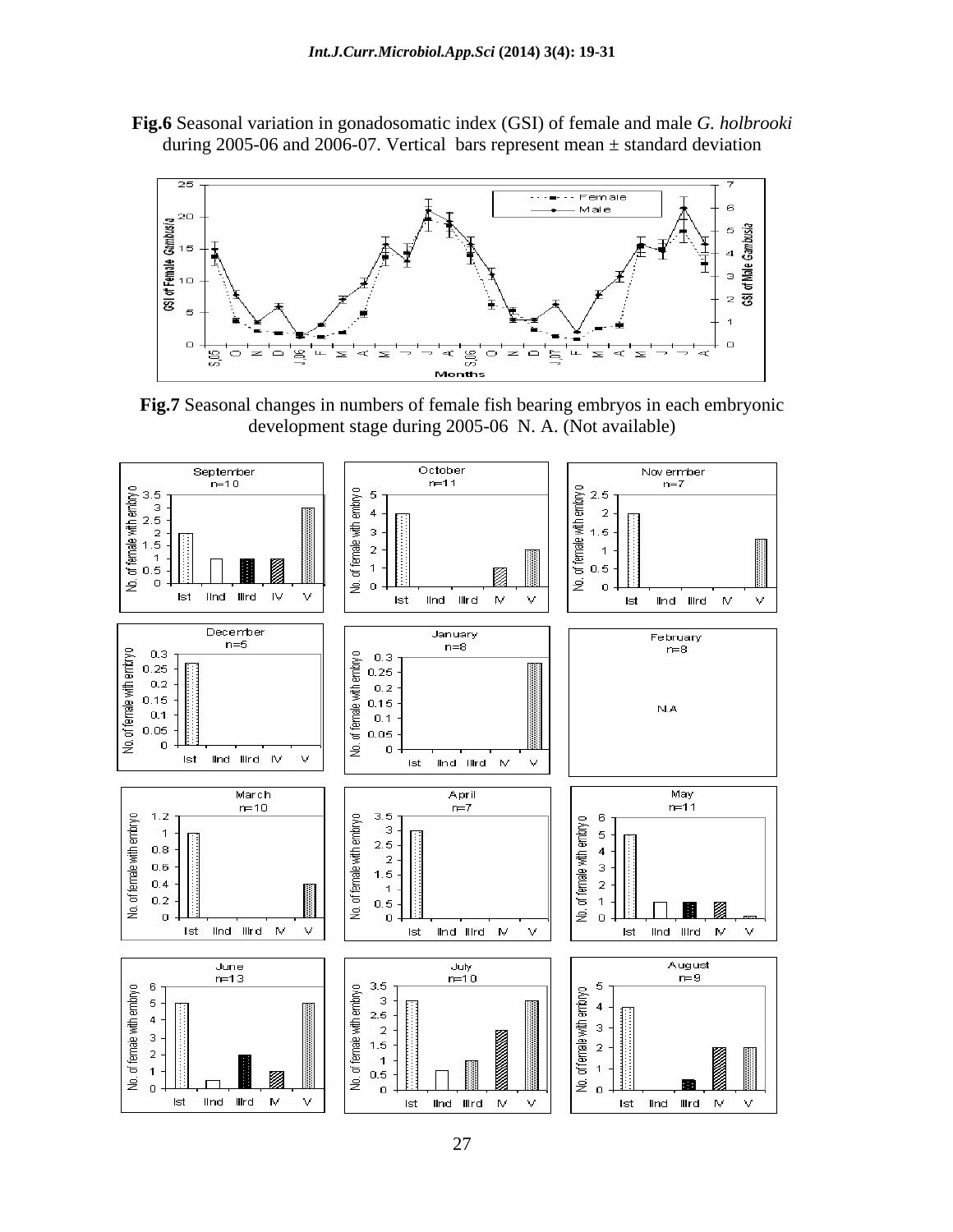

**Fig.8** Relationship between fecundity and length and fecundity and weight of *G. holbrooki* in Lake Nainital

**Fig.9** Seasonal variation in water temperature (surface water) and photoperiod of Lake Nainital during 2005-06 and 2006-07. Vertical bars represent mean  $\pm$  standard deviation



Maglio and Rosen (1969) found that breeding season) produced 2-3 additional females that were breeding in their second broods and then died early in the breeding season had 4-5 broods, whereas smaller season. Thus, the large OW females young of the year females generally produced  $8-10$  (6 to  $7 + 2$  to 3) broods in produced no more than two broods. In the their life span. The decrease in brood size present study, gestation period ranged from 24 to 28 days. Considering the the present study. This could be due to gestation period of 24-28 days and physiological changes in the mother with examining the Figure 6, the pattern of aging (Krumholz, 1948). The fecundity change in the developmental stages and embryo size were functions of suggested that in Lake Nainital a maximum of 6-7 broods were produced by in most studies that YOY born early in the parent female. The YOY female produced season mature quickly (at smaller sizes) 2-3 broods while the large OW females but their initial brood sizes (number of (which had bred already in the previous

season. Thus, the large OW females of overwintered females was observed in mother's size. A common pattern was seen but their initial brood sizes (number of young ones produced) were small, while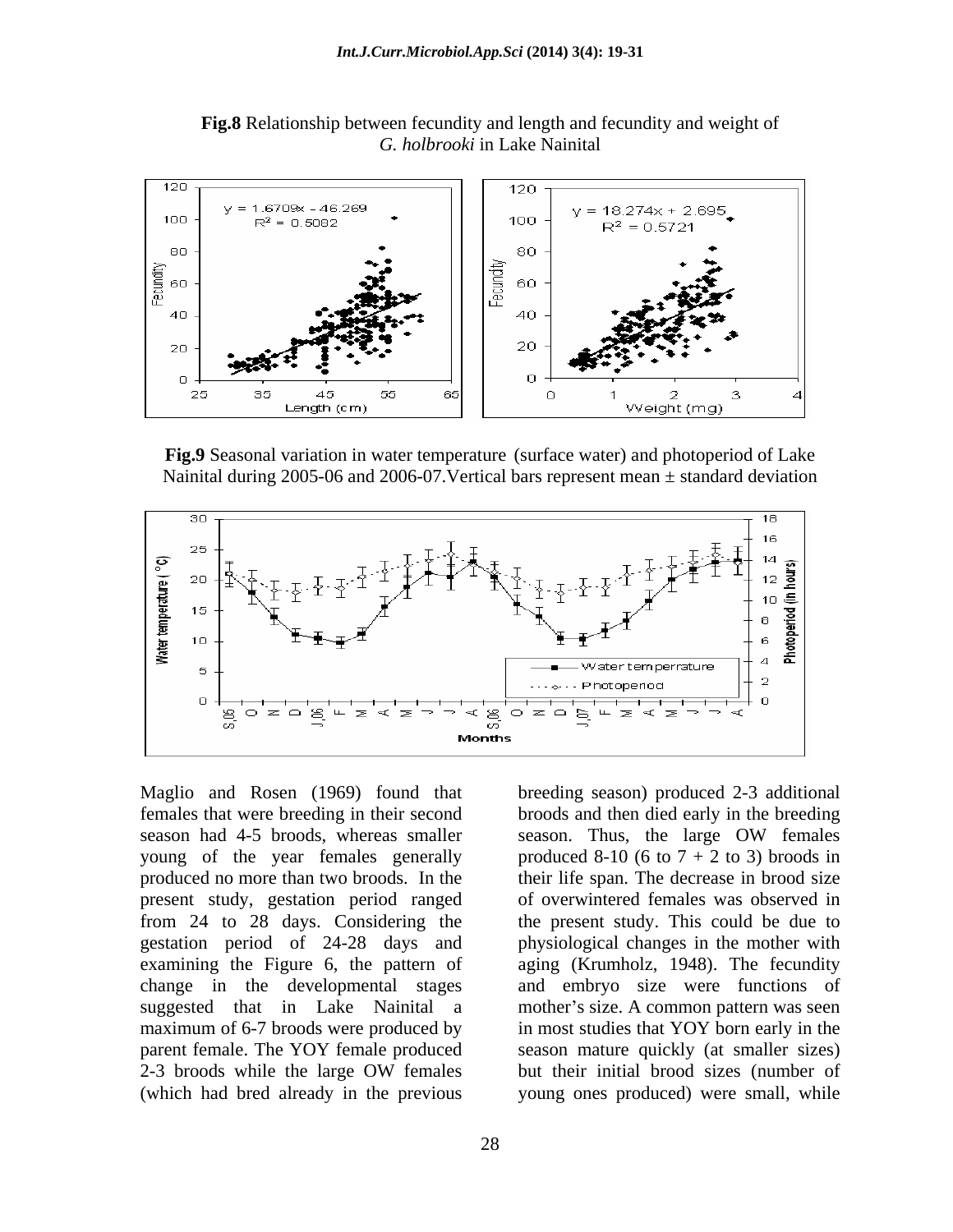those born late

in the season grow more slowly and of these data, 2 different generations of mature at larger sizes and thus can carry mosquito fish propagate in one much larger broods (Krumholz, 1948; reproduction period. However, because Haynes and Cashner, 1995; Fernandez- not all of the new generations matures and Delgado and Rossomanno, 1997). In the takes part in reproduction, the mosquito present investigation, the number of fish was considered to be a partly bivoltine broods produced by OW and YOY females was perhaps associated with reproductive life span (Haynes and 1997;). Cashner, 1995).

Clutch size in *Gambusia* varies studies (Krumholz, 1948; Trendall, 1982; considerably from habitat to habitat. In some studies average clutch sizes have ranged from 5 to over 100 (Krumholz, 1948, Brown-Peterson and Peterson, 1990). The minimum clutch sizes have ranged from 1-84 (Smith, 1912; and Gall et al, 1980) and the maximum from 10 to  $\blacksquare$  References 375 (Krumholz, 1948; Trendall, 1982) in other studies. In the present investigation, clutch size ranged from 3-120 with an and muroduced Poecinidae in Australia and  $\frac{10}{25}$  received below and New Zealand. In Meffe, G. K. and average of 40 and 35 young, being produced during breeding season in the Sherson, F. F. (eas.), Evolution and First and the aggregate memorialistic second that the season of the season of the season of the season of the season of the season of the season o

A search in literature reveals that temperature and photoperiod period play Blaustein, L. and Karban, R., 1990. important role in breeding of *Gambusia.* For example, Medlen (1951) found that reproduction could be stimulated in *culex tarsalis*. Limnology and *Gambusia* at temperatures above 15.5 <sup>0</sup>C. In the present investigation, temperature Brown, C. J. D. and Fox, A. C., 1966. remained above  $15.5 \text{ °C}$  during the breeding season (April to October) (Fig. 9). The fish ceased reproduction in winter when water temperature fell below  $15.5^{\circ}$ C. Some authors were of the view that the female mosquitofish, *Gambusia* timing of the reproductive cycle in *affinis*, in tidal freshwater and mosquito fishes was governed by oligohaline habitats. Environmental photoperiod (Sawara, 1974; Milton and Arthington, 1983; Haynes and Cashner Buttermore, K. F., Litkenhaus, P. N., 1995). Similar to these observations the reproductive cycle in *G*. *holbrooki* in Lake Nainital occurred when day length exceeded 11-13 hours (Fig. 9). In the light (Lithobates sylvaticus) tadpole

mosquito fish propagate in one species (Fernandez-Delgado, 1989; Fernandez-Delgado and Rossomanno 1997;).

These results were consistent with other Fernandez-Delgado, 1989) who reported that mosquitofish populations contain two age groups; after first reproduction, and the parental generations disappear and are replaced by their young ones.

## **References**

- first and the second year, respectively.<br>(Poeciliidae). Prentice-Hall, New Arthington, A.H. and Lloyd, L. N., 1989. Introduced Poeciliidae in Australia and New Zealand. In Meffe, G. K. and Snelson, F. F. (eds.), Evolution and Ecology of Livebearing Fishes (Poeciliidae). Prentice-Hall, New York: 333-348.
	- ${}^{0}C$ . Oceanography 35: 767-771. Indirect effects of the mosquitofish *Gambusia affinis* on the mosquito *culex tarsalis*. Limnology and
	- <sup>0</sup>C during the Mosquitofish (*Gambusia affinis*) in a Montana pond. Copeia 3: 614-616.
		- °C. 1990. Comparative life history of Brown-Peterson, N. and Peterson, M. S., female mosquitofish, *Gambusia affinis*, in tidal freshwater and Biology of Fishes 27 : 33-41.
			- Torpey, D.C., Smith, G. R. Retting, J. E. 2011. Effects of Mosquitofish (*Gambusia af inis*) cues on wood frog (*Lithobates sylvaticus*) tadpole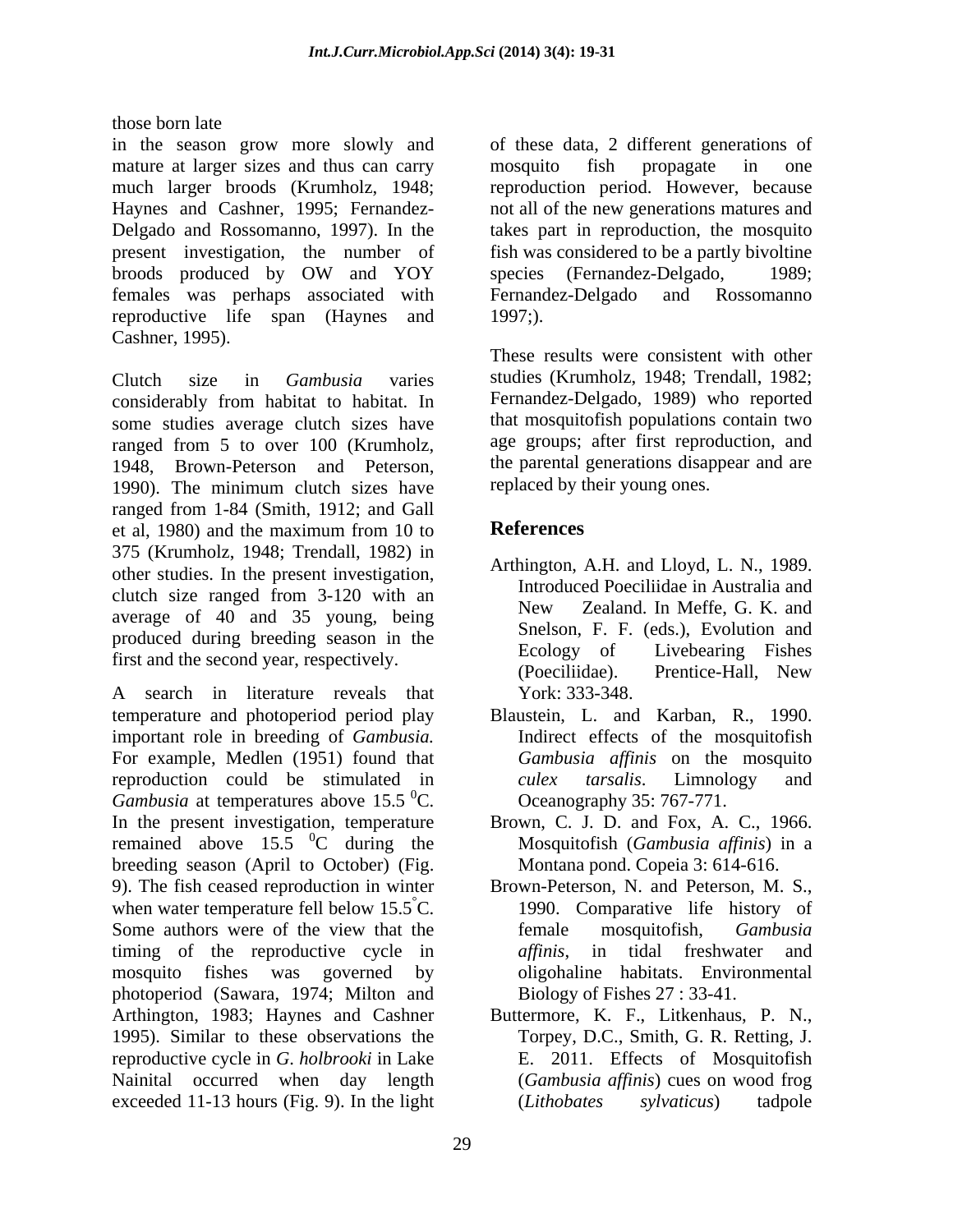activity. Acta Herpetologica 6 (1) 81-

- Cech, J. J., Jr, Massingill, M. J., mosquitofish, *Gambusia af inis* effects of Fishes 13: 297-307.
- Courtenay, W.R and Meffe, G. K. 1989. Howe, E., C. Howe, R. Lim and M. K. and Snelson F.F. (eds.), Ecology Prentice-Hall, New York, pp. 319-332.
- Daniels, G. L. and Felley, J. D. 1992. Life history and foods of *Gambusia af inis*
- Fernandez-Delgado, C., 1989. Life-history Spain. Freshwater Biology 22: 395-
- 
- Gall, G. A. E., Cech, J. J., Garcia, R., 27: 185-189.
- Girard, C. 1859. Ichthyological notices.
- (2002). The role of introduced habitats in south-eastern Australia.

85. mosquitofish populations in Nebraska. Annual reestablishment of Copeia 11(1): 232-235.

- Vondracek, B. and Linden, A. L. 1985. Haynes, J. N. and R.C. Cashner, 1995. Respiratory metabolism of Life history and population dynamics of temperature, dissolved oxygen, and comparison of natural and introduced sex difference. Environmental Biology populations. Journal of Fish Biology Life history and population dynamics of the Western mosquitofish: a 46: 1026-1041.
- Small fish in strange places: A review Burchett, 1997. Impact of the of introduced poeciliids. In Meffe, G. and Evolution of Livebearing Fishes. Howe, E., C. Howe, R. Lim and M. Burchett, 1997. Impact of the introduced Poeciliid *Gambusia holbrooki* (Giarad, 1859) on the growth and reproduction of *Pseudomugil signifer* (Kner, 1865) in Australia. Marine and Freshwater Research 48: 425-434.
- in two waterways of south-western Hubbs, C. 1971. Competition and isolating Louisiana. The Southwestern mechanisms in the *Gambusia affinis* X Naturalist 37: 157-165. *G. heterochir* hybrid swarm. Bulletin patterns of the mosquitofish, 46. mechanisms in the *Gambusia affinis* X of the Texas Memorial Museum 19, 1- 46.
- *Gambusia affinis*, in the estuary of the **IVantsoff**, W and Aran, 1999. Deection of Guadalquivir river of south-west predation on Australian native fishes 404. Freshwater Research 50: 467-468. Ivantsoff, W and Aran,1999. Deection of by *Gambusia holbrooki*. Marine and
- Fernandez-Delgado, C. and S. Komak, S. and M. R. Crossland, 2000. An Rossomanno, 1997. Reproductive assessment of the introduced biology of the maosuitofish in a mosquitofish (Gambusia affinis permanent natural lagoon in south- *holbrooki*) as a predator of eggs, west Spain: two tactics for one species. hatchlings and tadpoles of native and Journal of Fish Biology 51: 80-92. non-native anurans. Wildlife Research assessment of the introduced mosquitofish (*Gambusia af inis* 27: 185-189.
	- Resh, V. H. and Washino, R. K. 1980. Krumholz, L. A., 1948. Reproduction in Mosquitofish an established predator. the western mosquitofish *Gambusia*  Calif. Agricul., 34: 21-22. *affinis* and its use in mosquito control. Ecological Monographs 18: 1-43.
- Proceedings of the academy of Natural Ling, N. 2004. Gambusia in Newzealand: Science Philadelphia, 11: 56-68. The really bad or just misunderstood? Hamer, A.J., Lane, S.J. & Mahony, M.J. Newzealand Journal of Marine and Freshwater Research, 38: 473-480.
	- mosquitofish (*Gambusia holbrooki*) in Maglio, V. J and Rosen, D. E. 1969. excluding the native green and golden Changing preferences for substrate bell frog (*Litoria aurea*) from original Oecologia 132, 445–452. Haynes, J. L., and Girard Boeciliidae: colour by reproductively active mosquitofish, *Gambusia af inis* (Baird and Girard) Poeciliidae: